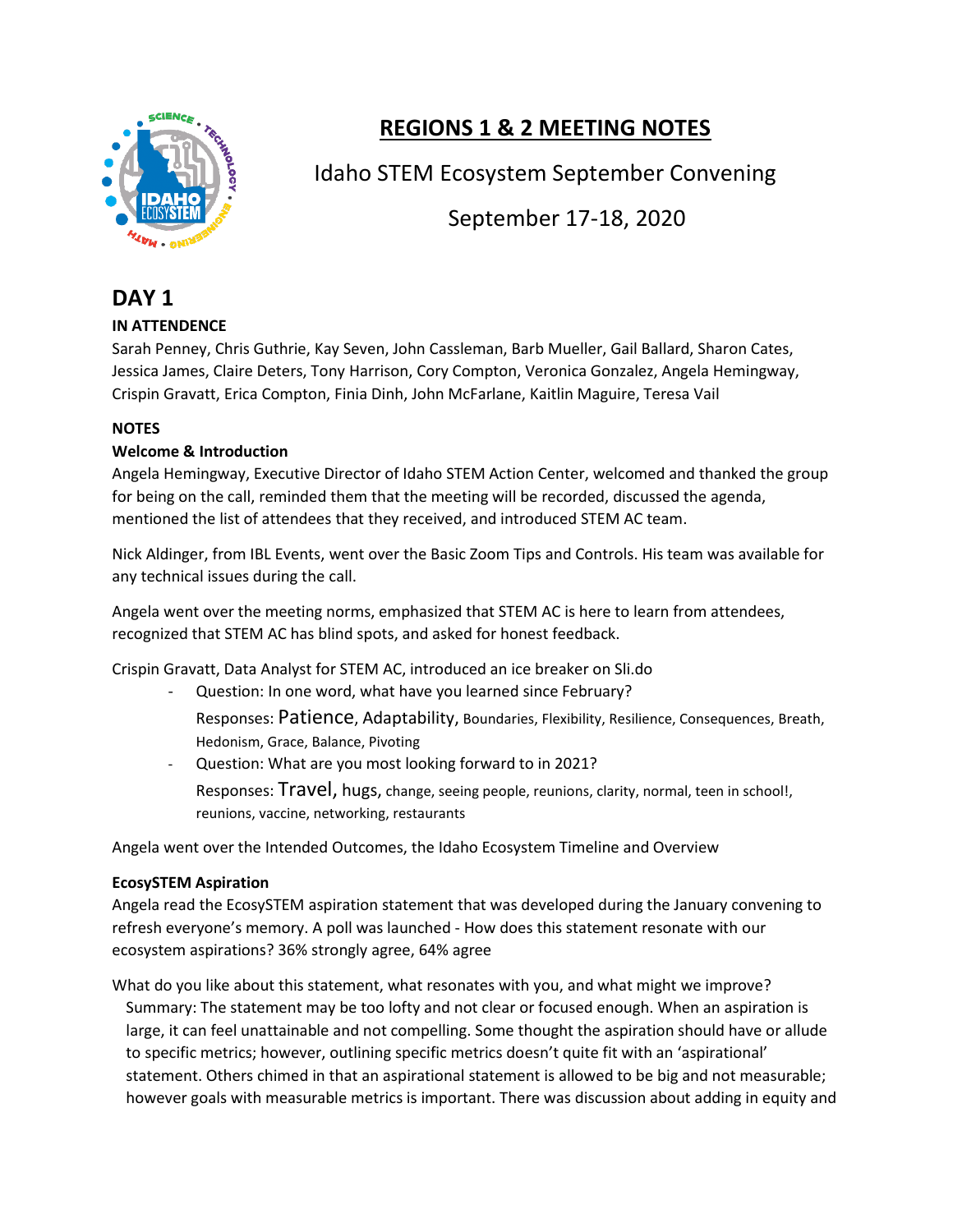access or adding these to the intended outcomes. One individual commented that they are unsure if our actions will "lead to the creation" or perhaps "amplify that which exists".

Specific edits:

- Edit down the last part to "…lead Idaho's future economy"
- "Problem solvers and critical thinkers" is a little redundant, may delete one or the other
- "Sustain and lead" is sort of redundant and could probably lose the latter.
- "Idaho" is said three times in the statement.
- Add the word "knowledge" or "knowledgeable"?

Second poll: What do you hope the EcosySTEM can do for you, your organization, and/or your region?

- Funding 63%
- Networking 75%
- Connections between In- and Out-of-School education opportunities 63%
- PK12 education and higher ed/career opportunities 50%
- Policy and Governance 13%
- Other 13%

Why did you make the decisions you did, what was going through your mind?

Summary: Many chose networking because they find it valuable to share resources, meet people doing the work, streamline their efforts and be efficient. Everyone wanted to build our coalition and appreciate knowing what is going on throughout the state because it helps keep the regions connected. In addition, they would like to see STEM resources available for communities that haven't traditionally had them before and prevent resources going to the same communities over and over. There are a lot of populations that don't know about the STEM resources available and the STEM Ecosystem.

#### **Statewide Survey Data**

Crispin introduced and presented the statewide survey data. Thoughts and comments were added to th[e Sept. 17](https://padlet.com/crispingravatt/bwusa03uup5e1yvy)<sup>th</sup> Padlet.

This data is a snapshot in time, and STEM AC is still gathering responses. This survey will be supplemented with focus groups and interviews in the near future. This data is based on 110 respondents.

Who gave input? Lots of organizations located in region 3, but service areas are much more spread out (incl. statewide). We have a good spread of the kinds of orgs that gave input, and most serve the Pre-K – 12 populations.

Nearly 1/3 of the STEM 'power players' in communities across Idaho are industry. Other major players are higher education and out-of-school organizations. STEM AC was commonly named, which reinforces our role as the ecosystem backbone org.

Respondents shared confidence that the communities they serve know what STEM means, are interested in it, and value the skills and careers they bring. Many barriers still exist to STEM success across Idaho, including infrastructure, technology, funding, human power, and leadership.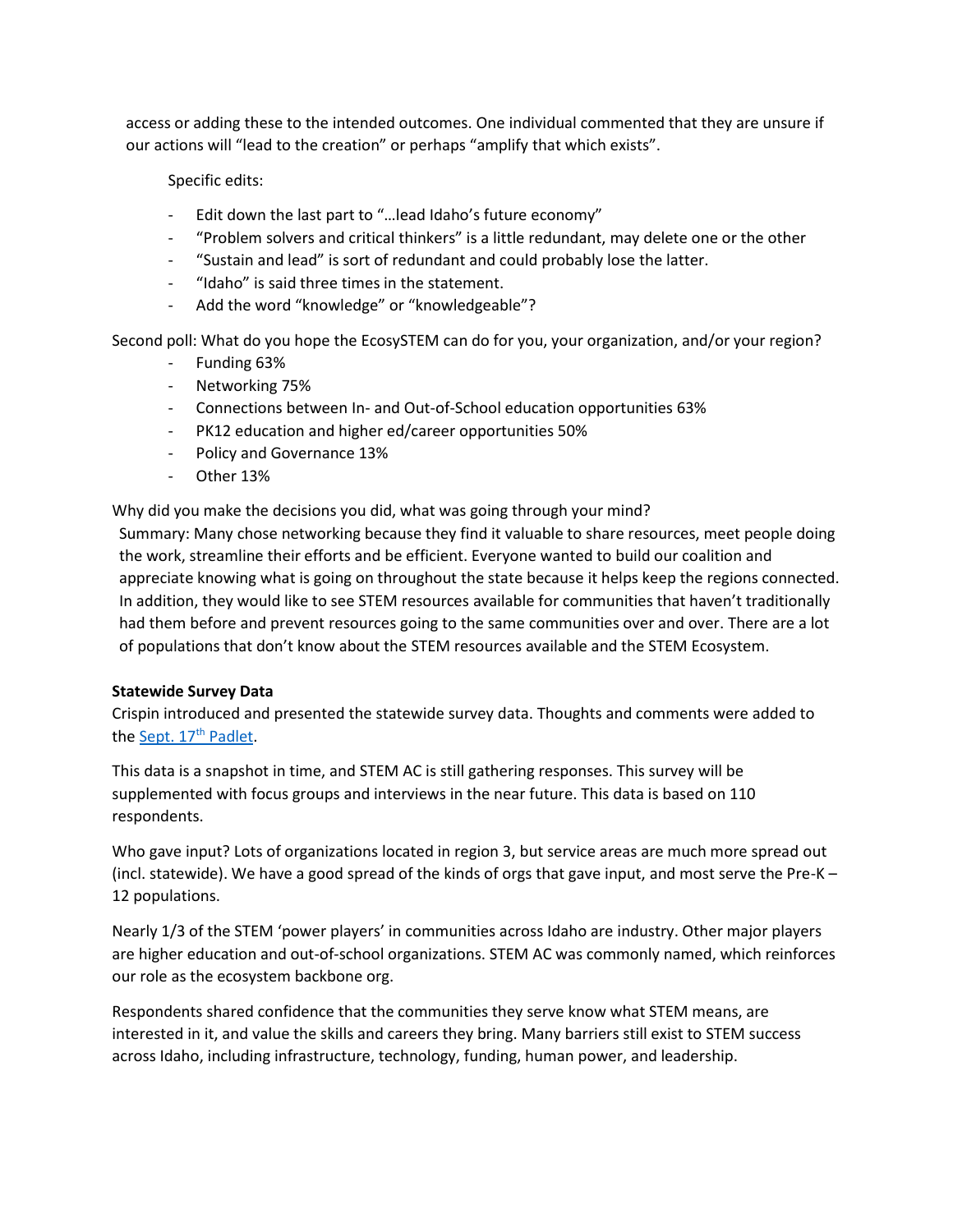Reminder: The survey will remain open, please share far and wide with your network. This survey is meant for anyone to take so that we get a full picture of the STEM landscape in our state The data will be available on the [EcosySTEM website](https://stem.idaho.gov/idaho-stem-ecosystem/) through the PowerPoint presentation.

Erica introduced the **Think Make Create (TMC)** project as an EcosySTEM initiative. This project will be providing STEM trailers to communities throughout the state to do hands-on making and STEM learning. The first trailer is being constructed at the Gizmo Makerspace at North Idaho College in Coeur d'Alene. The project is being led by the Idaho Out-of-School Network and 4H. During the 5-minute break, [a video](https://www.youtube.com/watch?v=OGItg1fnpEc&feature=youtu.be) of the project was shown. Claire Sponseller from 4H and U of I, made the video.

After the break there was a giveaway. Winner of the giveaway received a 3D printed picture.

#### **Discussion and Feedback on Survey Findings**

#### Initial thoughts:

Summary: Data was insightful. Surprised by how high the percentages were on slides 22 and 23. There was discussion on why there is a slight increase in the level of "agreement" from "Community Knowing What STEM Means" to "Community Values STEM" since one might assume that a person would have to know what a thing is before they can value it. Suggested explanations were that the standard deviations of these numbers indicate they are not significantly different from one another and so this might not be a trend. Another suggested explanation was that the survey has been filled out by individuals/orgs that are already aware of STEM and are working on these higher levels of value already. It might be the case that we haven't reached populations who don't have interest in STEM or knowledge of STEM. Both suggested explanations highlight the need to have more people take the survey so that significant results can be confidently identified. One individual asked how many of those organizations that identify themselves as 'statewide' are serving the entire state and to what degree are they doing so? This level of information cannot be teased out from the survey data, but through focus groups and interviews we hope to learn more about what these statewide organizations are doing on the ground. Additional comments are on the [Padlet](https://padlet.com/crispingravatt/bwusa03uup5e1yvy) -

#### How do these results seem similar or different from your experience?

Summary: Surprised that funding was called out as the biggest barrier to STEM efforts when industry was called out as the biggest supporter. This may because industry provides both funding an inkind support such as volunteers and mentors. There was the discussion about what does STEM mean to different communities and how beneficial it is for different populations to learn from one another about what STEM means to them. For example, the tribal communities are connected to the land and view STEM through this lens. There were also comments on how the EcosySTEM can meet the needs of the whole child whether in the classroom or out of the classroom. Additional discussion was about broader participation in the survey, to see if the percentage of STEM awareness changes – perhaps it will decrease if individuals outside of our immediate networks take the survey. STEM AC asked participants to please help spread the survey to limit sample bias. The group spent some time brainstorming how to reach communities outside our normal networks and ideas including reaching out to United Way, State Department of Education, District STEM Coordinators, Idaho Rural Partnership, teenagers, parents/family groups, Facebook group pages especially Facebook parent groups, and ask libraries to ask their constituents to fill out the survey. A comment was made to get the survey directly to teachers. There was a suggestion to develop a specific survey for youth. It was noted to encourage your partners to fill it out even if they aren't "STEM" focused.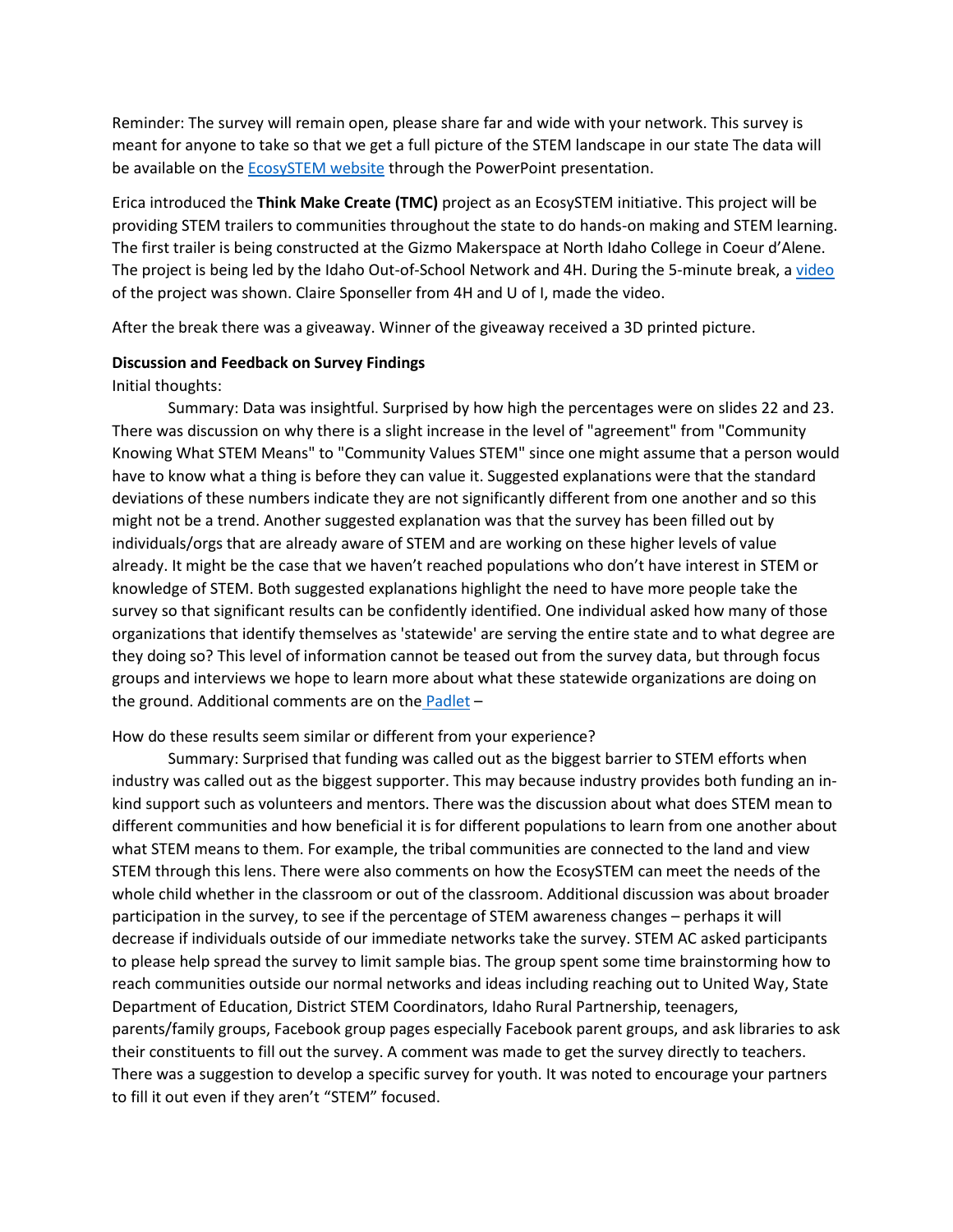What did we not ask in this survey? What is missing from the conversation?

Summary: When reaching out it is important to frame the request so that they understand their input is needed and what we are looking for. There was discussion on creating inclusive language to accompany the survey so everyone feels included to fill out the survey.

Crispin reminded the group that the Padlet will be available to add thoughts/ideas before tomorrow's meeting.

### **Working Groups**

Angela provided updates on each working group. Crispin provided update on the Asset Mapping working group which has taken a break because the asset and needs survey is underway and because TIES, the national ecosystem organization, is working on developing an asset mapping software that we can use. If you want to join or change working groups, please reach out to us.

#### Feedback on Working Groups:

Summary: Reaching out to industry is important. Many other groups and partners have needs assessments too so how do we share and work together? Examples provided were Idaho Citizen Counties group and Talent Pipeline Management Academy that has a portal. Several partners on the call work with the talent pipeline management academy and mentioned that once these are designed it will be great to connect the EcosySTEM to industry. Communication is critical and glad that there is a communications working group.

#### Who in your community should be involved in the EcosySTEM that isn't here?

Summary: the youth voice; economic development representatives; other tribal departments such as fisheries, language and culture, tribal department of energy, and tribal/BIE schools; K-12 teachers/staff/admin that serve high percentage of students from underrepresented populations. Economic development representatives have been involved in Region 2 to help students be prepared and encourage them to stay or move back to the area.

Crispin recapped the meeting and discussed what will happen during tomorrow's meeting.

## **DAY 2**

#### **IN ATTENDENCE**

Sarah Penney, Kay Seven, Caty Solace, John Cassleman, Barb Mueller, Gail Ballard, Sharon Cates, Jessica James, Jeff Rosser, Claire Deters, Veronica Gonzalez, Angela Hemingway, Crispin Gravatt, Erica Compton, Finia Dinh, John McFarlane, Kaitlin Maguire, Teresa Vail

#### **NOTES**

The meeting started with the "This is STEM" video. https://youtu.be/1MM\_oToOVEI

#### **Welcome**

Angela welcomed the group. The "This is STEM video" is available on STEM AC website and can be shared publicly so please share.

Angela went over the agenda and explained that this meeting will be focused on data from Regions 1 and 2.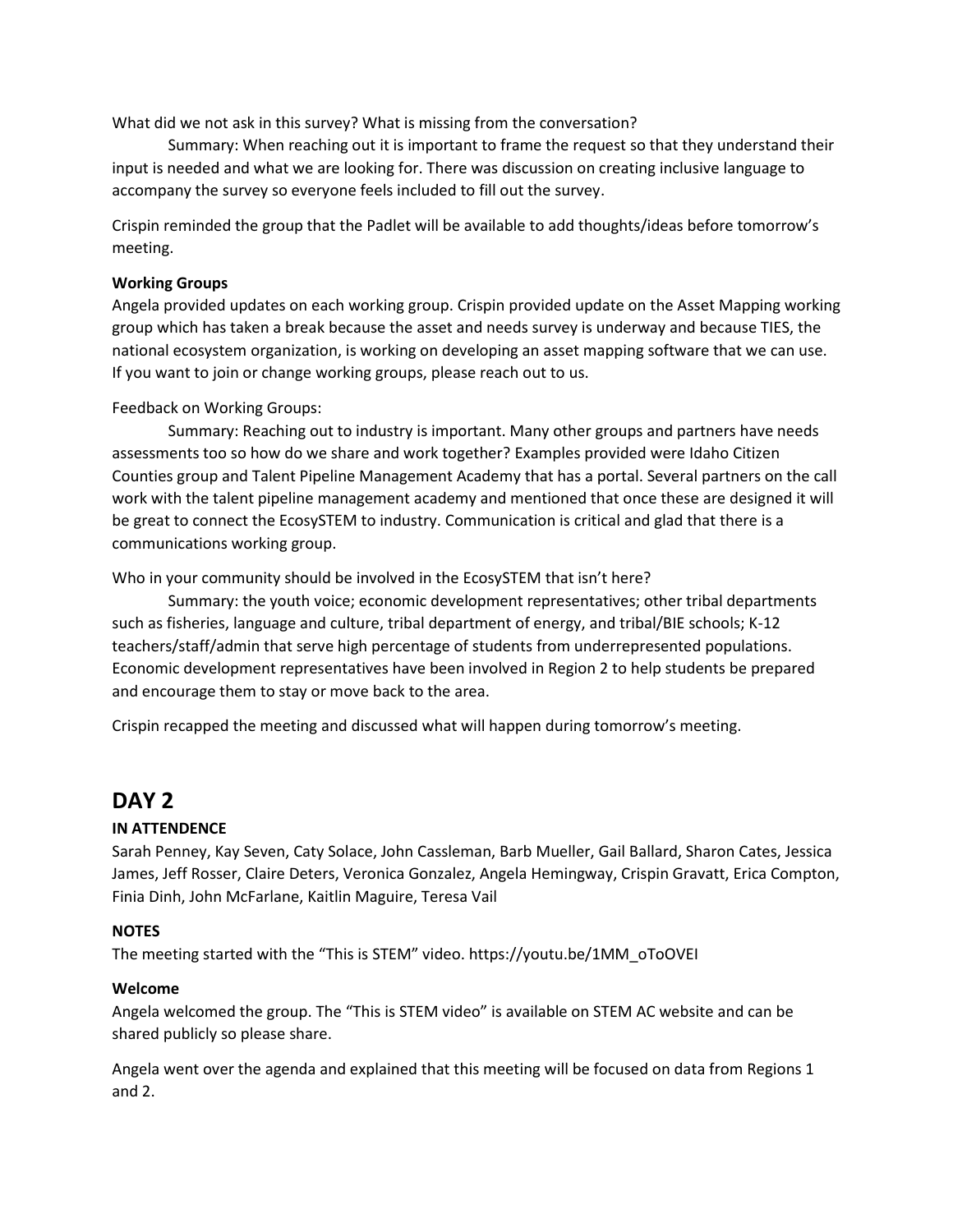#### **Ecosystem Commitments**

Angela introduced the Ecosystem Commitments concept. Commitments are powerful in showing our collective work and can help support funding efforts and bringing on partners. Each year STEM AC makes commitments to national organizations/movements (e.g. CSforAll, MakeforAll). Commitments are measurable, large or small, may not require funding or time, and do not need to be new. Commitments help us leverage each other's work, find funding, and bring on new partners.

STEM AC identified four commitment categories based on the EcosySTEM's apsiration – education, partnerships, equity, and ecosystem infrastructure. These commitments should support the Ecosystem's aspirational statements. Commitments may fall into one or more of these categories – there is overlap between categories. Commitments can be small with individual commitments (e.g. educator) to large lofty commitments for larger organizations. STEM AC envisions a broad range of commitments that will be posted on the EcosySTEM website.

Angela went into details on the four categories of commitments and examples of each (see slides).

Angela introduced STEM AC's draft ecosystem commitment: Idaho STEM AC commits to serving as the backbone organization of the Idaho STEM Ecosystem and through this work will bring together partners from across the state to work towards an equitable STEM education plan for PreK-20.

This is just an introduction to the commitment concept and there will be more discussion about it at the Oct. 30<sup>th</sup> meeting. STEM AC is not asking for commitments now, just want participants to start thinking about it.

Participants can put their thoughts in the Sept. 18th Padlet: https://padlet.com/crispingravatt/vw32e4z4t34zr63j

#### Initial thoughts about commitments:

Summary: Participants liked the idea of the commitments because they provide a way to hold ourselves and each other accountable. They also allow the individual to determine if their strengths overlap the organizations' need. Overall they provide a framework or cornerstone that other folks can build on, add to, and reference. They are something we can ask of people in a non-threatening way. Some participants began putting draft commitments into the Padlet. One participant asked if people are hesitant to make public commitments during these days of uncertainty and indicated it may be better to hold off on this to a time when people are more certain. And one participant said making a commitment might be difficult for smaller organizations. It was discussed that this may or may not be true for businesses as well. It was clarified that the commitments will be optional and will be made in the spring. They can be as small or as large as an organization decides. Accountability falls to the organization and the EcosySTEM will not be tracking them. The commitment can be to share the vision and work of the EcosySTEM. Or may be a commitment to get excited about the work or share the work of others. The commitments will be revisited as an option for 2021.

#### **Survey Data – Regions 1 and 2**

*How was community defined:* 

- Rural and small populations
- **Remote**
- Agricultural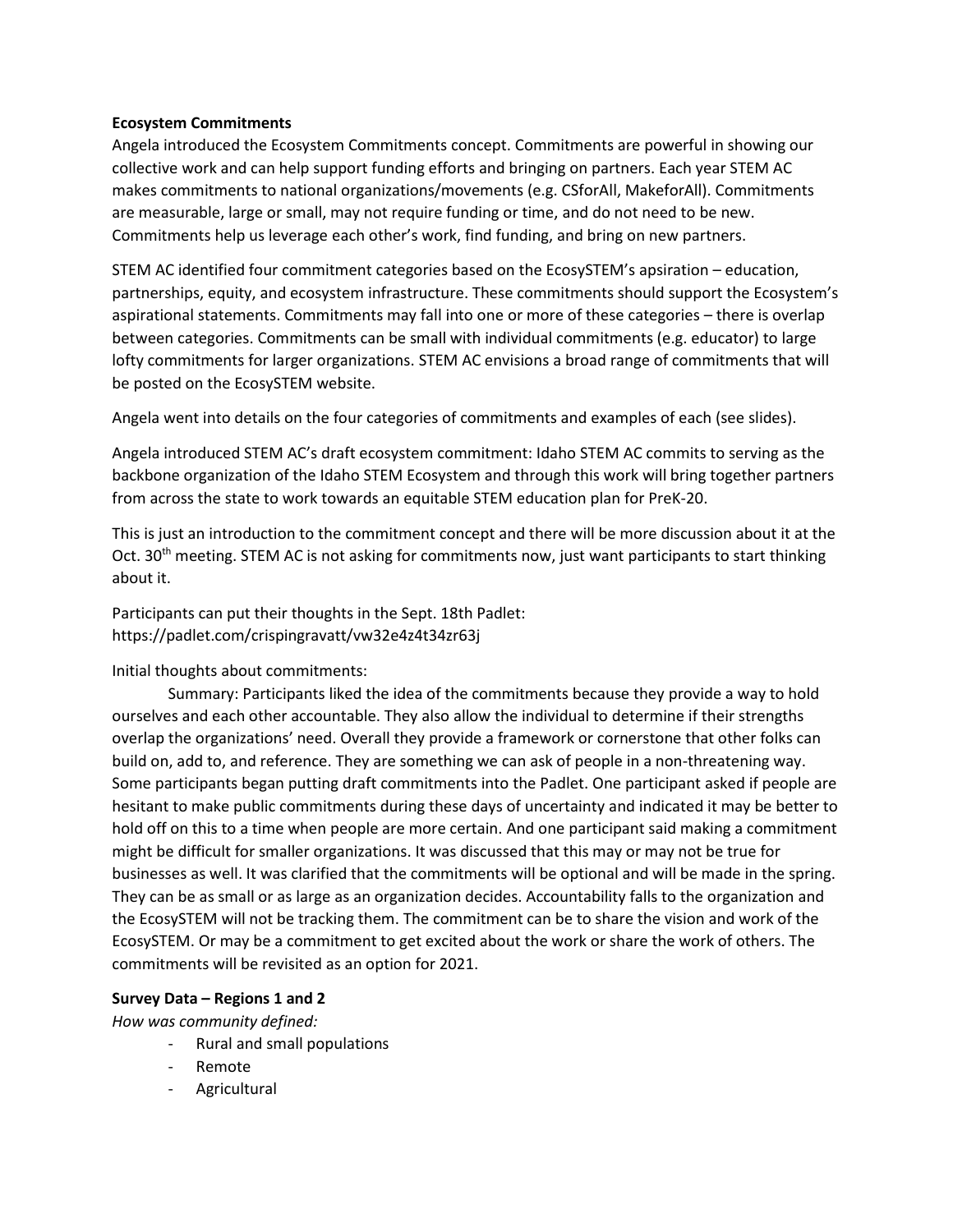- Tribal presence
- Strong connections to land almost everyone commented on this (work, recreation, etc.); geography; sense of belonging
- Mixed industry, largely featuring forestry and agriculture

## *What are the existing assets/needs:*

- Available
	- o Specific programs were listed with great success
	- $\circ$  Higher education networks major players are UI, LCSC and NIC; they provide resources for PreK through higher ed
- **Missing** 
	- o Funding
	- o Coordination connection between industry and education; can be due to the geography of the region; silos occurring
	- $\circ$  Interest and awareness especially for families (what is STEM, what is the value of STEM, what can it do for them).

Initial thoughts on this data. What is accurate? What is inaccurate?

Summary: Tourism and mining are two big industries not included in the summary. Lack of coordination is accurate. Lack of school/industry partnerships is also accurate. Also lack of commitment from partners. The EcosySTEM can help support this potentially through the Careers and Pathway working group. Also it would be nice to have something shareable via social media with a link and who is invited to fill out the survey.

## *How do partnerships occur in Northern Idaho:*

- Specific programs or events
- Shared resources
- Funding
- Limited/None don't have the time to collaborate or don't know where to start

#### *List of achievements (most common):*

- Specific programs were listed
- Placemaking (i.e. makerspace) within schools, libraries or other orgs.

#### *Measure of Success (most common):*

- Headcounts number of people attending
- Surveys impact of the program
- Fluency in program materials measurement of skills or completion of programs

## *Regulatory/Policy Needs (most common):*

- Organization:
	- $\circ$  Guidance from policymakers on the ground practitioners are looking for this, e.g. how do I implement science standards to meet policy needs.
	- $\circ$  Unknown many people do not interpret their work through this lens, so they don't know
- Community (myself as an individual within my community):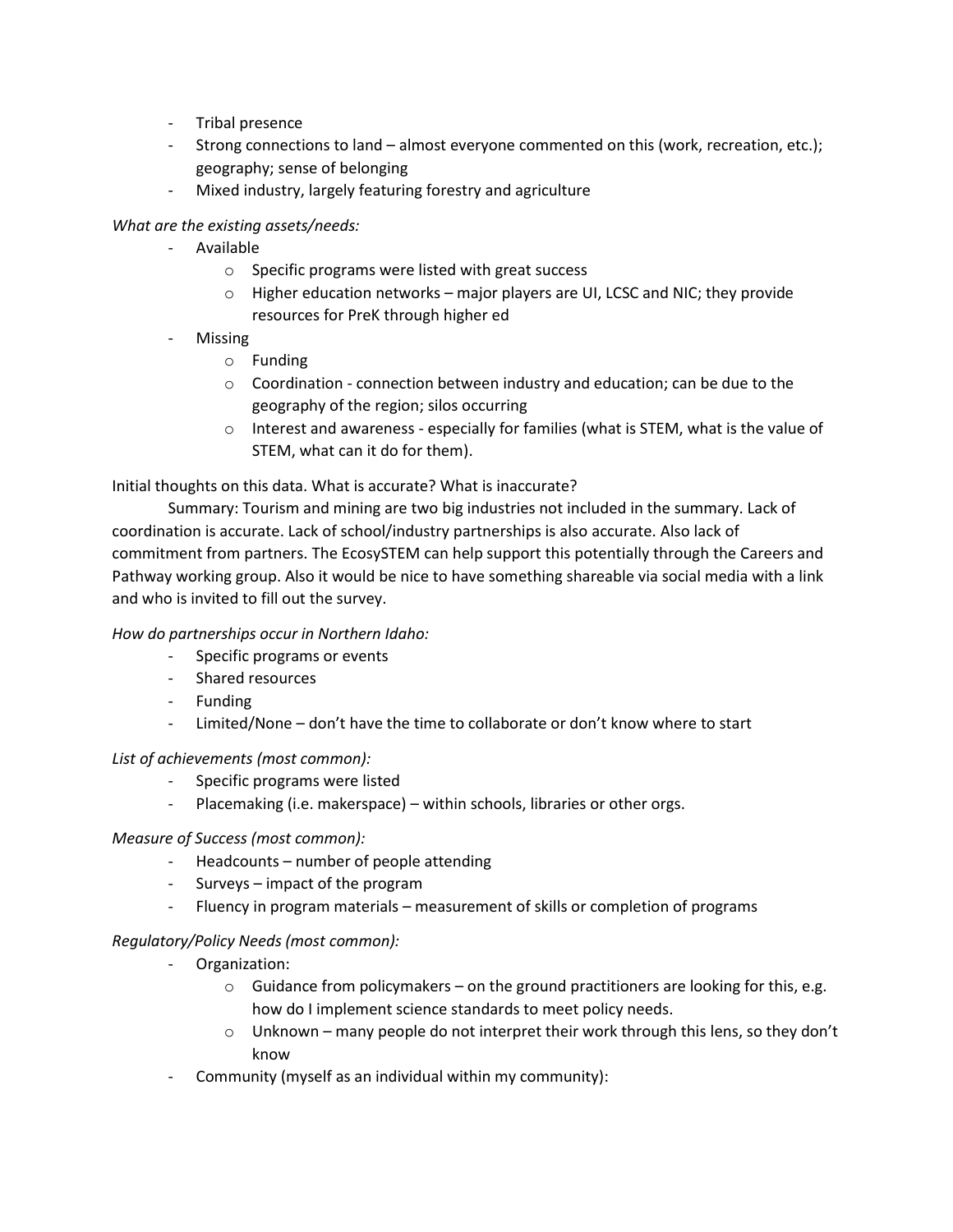- $\circ$  Industry guidance practitioners want to know how can the work I do mesh with the work industry does, what are industry's STEM workforce needs to help students meet this need.
- $\circ$  Internet access there are internet access deserts in these regions, as an economic *and educational tool.*

*What are barriers to your success:*

- Funding lack of it and lack of consistent funding over the years
- Cultural barriers
- Lack of devices/tech support lack of them or how to use them or implement them for STEM

### *How does your org approach equity and what is needed to support equity:*

- Approach Taken:
	- $\circ$  Target demographics many programs target these populations through outreach and recruitment, also the programming is focused on serving these populations.
	- o Reduce barriers to entry (free to participate, hotspots, etc.)
- Supports Needed:
	- $\circ$  Funding to provide free or reduced costs programming, to provide hotspots
	- o Communication regional bridgebuilding and leadership can reduce duplicate efforts and reinventing the wheel.

Initial thoughts on this data. What are the barriers to success?

Summary: To overcome the funding barrier it was suggested to better leverage the collective resources we have to keep STEM moving forward, particularly with underserved populations. The data overall reflects what is going on in the community as it pertains to funding and access to the internet. Lack of access to the internet in some communities is currently because the right people are not connecting and collaborating. Several communities are receiving CARES funding to support internet access. How might this connect to the data we are seeing? There is overlap between the results on this survey and other organizations are recognizing similar needs. We know they relate but don't know what to do with that information and there is confusion on what are the next steps and how this new work/funding relates to this data.

What is missing from your experience in this data/feedback:

Summary: Some key industries are missing such as tourism and mining. We need more input from the parents of students who are in underserved communities. Participants liked the idea of finding parent groups on Facebook. Missing water on the community slide – the connection to, quality of, and rights to water.

5-minute break with "This is STEM" video, followed by a giveaway

#### **Regional Discussions Based on Survey Data and Needs**

- What work are you doing?
	- $\circ$  SDE has a full-time science coach in Rathdrum to help with science education and help with science standards in Regions 1 and 2, especially for out-of-school work. The coach will be doing trainings in Kamiah. Look at Padlet for links to the coaches website, monthly webinar, science standards PD, and more.